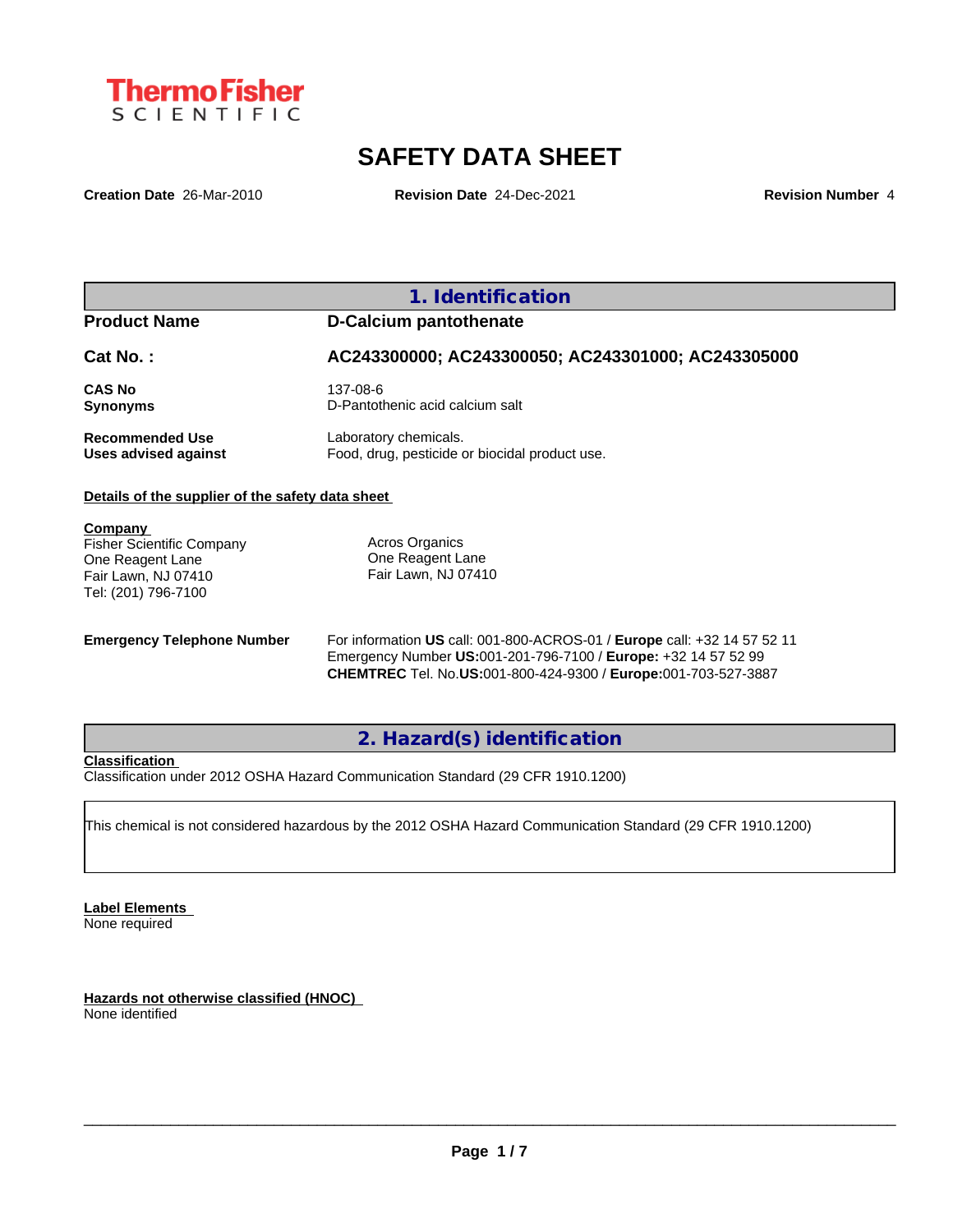| <b>Component</b>                                                                             |                                                                                                                            | <b>CAS No</b>             | Weight %<br>>95 |  |
|----------------------------------------------------------------------------------------------|----------------------------------------------------------------------------------------------------------------------------|---------------------------|-----------------|--|
| N-(2,4-Dihydroxy-3,3-dimethyl-1-oxobutyl)-.beta.-al<br>anine, calcium salt $(2:1)$ , $(R)$ - |                                                                                                                            | 137-08-6                  |                 |  |
|                                                                                              |                                                                                                                            | 4. First-aid measures     |                 |  |
| <b>Eye Contact</b>                                                                           | Rinse immediately with plenty of water, also under the eyelids, for at least 15 minutes. Get<br>medical attention.         |                           |                 |  |
| <b>Skin Contact</b>                                                                          | Wash off immediately with plenty of water for at least 15 minutes. Get medical attention<br>immediately if symptoms occur. |                           |                 |  |
| <b>Inhalation</b>                                                                            | Remove to fresh air. Get medical attention immediately if symptoms occur.                                                  |                           |                 |  |
| Ingestion                                                                                    | Clean mouth with water and drink afterwards plenty of water. Get medical attention if<br>symptoms occur.                   |                           |                 |  |
| Most important symptoms and<br>effects                                                       | None reasonably foreseeable.                                                                                               |                           |                 |  |
| <b>Notes to Physician</b>                                                                    | Treat symptomatically                                                                                                      |                           |                 |  |
|                                                                                              |                                                                                                                            | 5. Fire-fighting measures |                 |  |

## **3. Composition/Information on Ingredients**

| <b>Suitable Extinguishing Media</b>                                                                 | Water spray, carbon dioxide (CO2), dry chemical, alcohol-resistant foam. |
|-----------------------------------------------------------------------------------------------------|--------------------------------------------------------------------------|
| Unsuitable Extinguishing Media                                                                      | No information available                                                 |
| <b>Flash Point</b>                                                                                  | 145 °C / 293 °F                                                          |
| Method -                                                                                            | No information available                                                 |
| <b>Autoignition Temperature</b><br><b>Explosion Limits</b>                                          | No information available                                                 |
| <b>Upper</b>                                                                                        | No data available                                                        |
| Lower                                                                                               | No data available                                                        |
| Sensitivity to Mechanical Impact No information available<br><b>Sensitivity to Static Discharge</b> | No information available                                                 |

## **Specific Hazards Arising from the Chemical**

Keep product and empty container away from heat and sources of ignition.

## **Hazardous Combustion Products**

Carbon monoxide (CO). Carbon dioxide (CO2).

**Protective Equipment and Precautions for Firefighters**

As in any fire, wear self-contained breathing apparatus pressure-demand, MSHA/NIOSH (approved or equivalent) and full protective gear.

| <u>NFPA</u><br><b>Health</b><br>0 | <b>Flammability</b>                                                                                  | <b>Instability</b> | <b>Physical hazards</b><br>N/A |  |
|-----------------------------------|------------------------------------------------------------------------------------------------------|--------------------|--------------------------------|--|
|                                   | 6. Accidental release measures                                                                       |                    |                                |  |
| <b>Personal Precautions</b>       | Ensure adequate ventilation. Use personal protective equipment as required. Avoid dust<br>formation. |                    |                                |  |
| <b>Environmental Precautions</b>  | Should not be released into the environment.                                                         |                    |                                |  |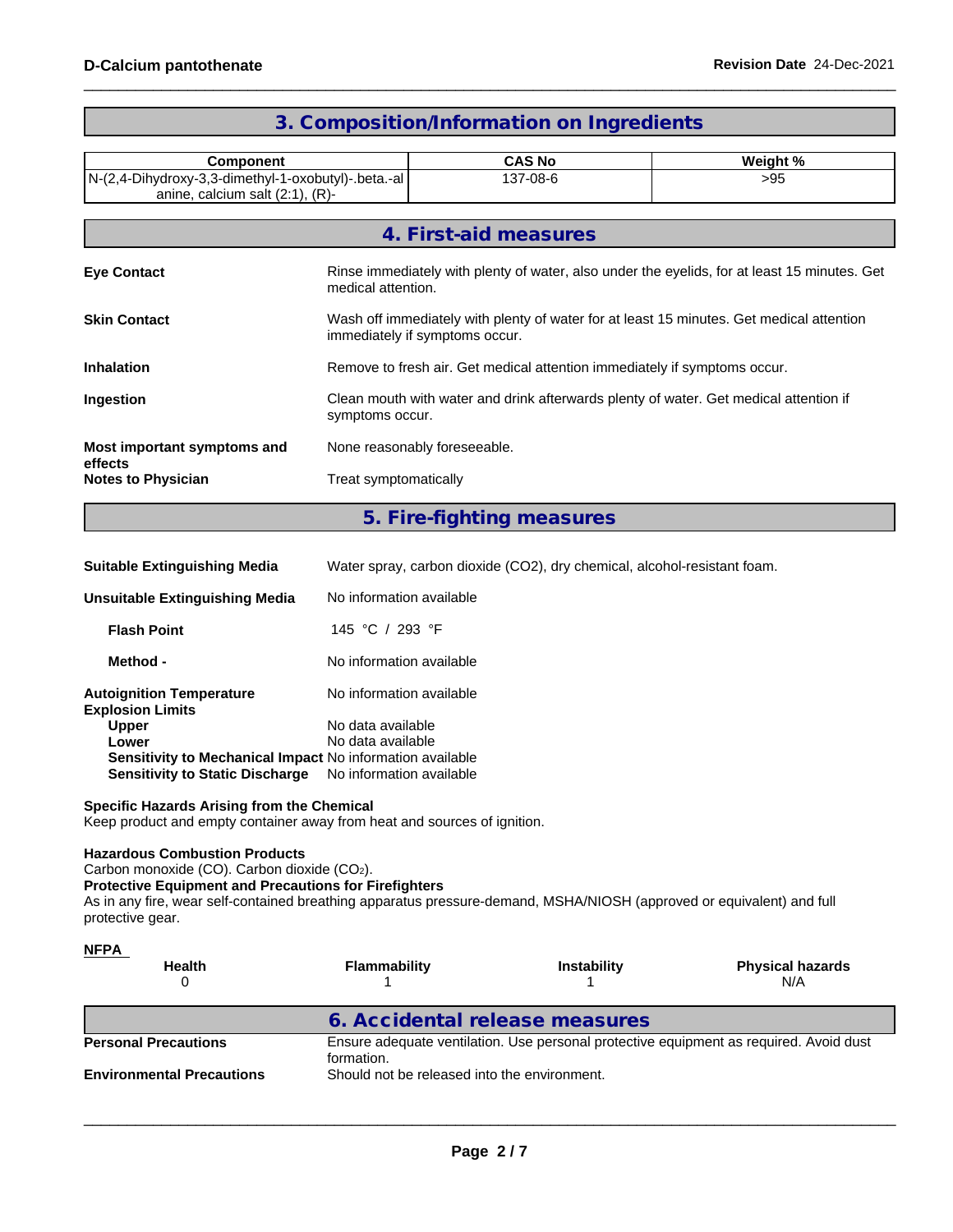**Methods for Containment and Clean** Sweep up and shovel into suitable containers for disposal. Avoid dust formation. **Up**

|                                      | 7. Handling and storage                                                                                                                                                              |
|--------------------------------------|--------------------------------------------------------------------------------------------------------------------------------------------------------------------------------------|
| <b>Handling</b>                      | Wear personal protective equipment/face protection. Ensure adequate ventilation. Avoid<br>contact with skin, eyes or clothing. Avoid ingestion and inhalation. Avoid dust formation. |
| Storage.                             | Keep containers tightly closed in a dry, cool and well-ventilated place. Protect from<br>moisture. Incompatible Materials. Strong oxidizing agents.                                  |
|                                      | 8. Exposure controls / personal protection                                                                                                                                           |
| <b>Exposure Guidelines</b>           | This product does not contain any hazardous materials with occupational exposure<br>limitsestablished by the region specific regulatory bodies.                                      |
| <b>Engineering Measures</b>          | None under normal use conditions.                                                                                                                                                    |
| <b>Personal Protective Equipment</b> |                                                                                                                                                                                      |
| <b>Eye/face Protection</b>           | Wear appropriate protective eyeglasses or chemical safety goggles as described by<br>OSHA's eye and face protection regulations in 29 CFR 1910.133 or European Standard<br>EN166.    |
| Skin and body protection             | Wear appropriate protective gloves and clothing to prevent skin exposure.                                                                                                            |
| <b>Respiratory Protection</b>        | No protective equipment is needed under normal use conditions.                                                                                                                       |
| <b>Hygiene Measures</b>              | Handle in accordance with good industrial hygiene and safety practice.                                                                                                               |
|                                      |                                                                                                                                                                                      |

|  |  | 9. Physical and chemical properties |  |  |
|--|--|-------------------------------------|--|--|
|--|--|-------------------------------------|--|--|

|                                         | 7. THYSICAI AND CHONNOGI PLOPOLITOS                               |
|-----------------------------------------|-------------------------------------------------------------------|
| <b>Physical State</b>                   | Solid                                                             |
| Appearance                              | White                                                             |
| Odor                                    | <b>Odorless</b>                                                   |
| <b>Odor Threshold</b>                   | No information available                                          |
| рH                                      | $6.8 - 8.0$ 5% ag.sol                                             |
| <b>Melting Point/Range</b>              | 190 °C / 374 °F                                                   |
| <b>Boiling Point/Range</b>              | No information available                                          |
| <b>Flash Point</b>                      | 145 °C / 293 °F                                                   |
| <b>Evaporation Rate</b>                 | Not applicable                                                    |
| <b>Flammability (solid,gas)</b>         | No information available                                          |
| <b>Flammability or explosive limits</b> |                                                                   |
| Upper                                   | No data available                                                 |
| Lower                                   | No data available                                                 |
| <b>Vapor Pressure</b>                   | negligible                                                        |
| <b>Vapor Density</b>                    | Not applicable                                                    |
| <b>Specific Gravity</b>                 | No information available                                          |
| <b>Solubility</b>                       | Soluble in water                                                  |
| Partition coefficient; n-octanol/water  | No data available                                                 |
| <b>Autoignition Temperature</b>         | No information available                                          |
| <b>Decomposition Temperature</b>        | 195 $°C$                                                          |
| <b>Viscosity</b>                        | Not applicable                                                    |
| <b>Molecular Formula</b>                | C <sub>18</sub> H <sub>32</sub> Ca N <sub>2</sub> O <sub>10</sub> |
| <b>Molecular Weight</b>                 | 476.52                                                            |
|                                         |                                                                   |

# **10. Stability and reactivity**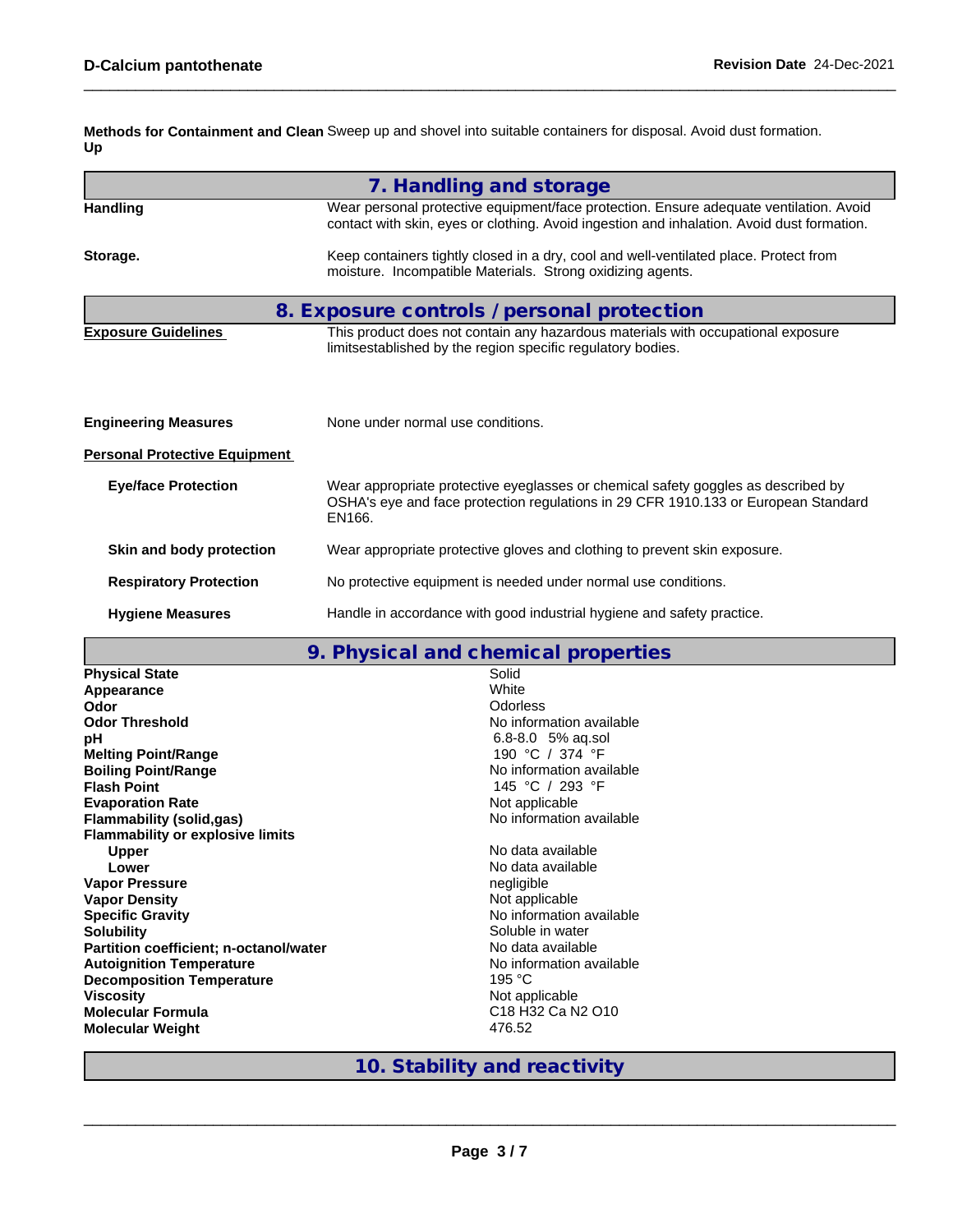| <b>Reactive Hazard</b>                                                      | None known, based on information available                                                |  |  |  |
|-----------------------------------------------------------------------------|-------------------------------------------------------------------------------------------|--|--|--|
| <b>Stability</b>                                                            | Hygroscopic.                                                                              |  |  |  |
| <b>Conditions to Avoid</b>                                                  | Incompatible products. Excess heat. Avoid dust formation. Exposure to moist air or water. |  |  |  |
| <b>Incompatible Materials</b>                                               | Strong oxidizing agents                                                                   |  |  |  |
| Hazardous Decomposition Products Carbon monoxide (CO), Carbon dioxide (CO2) |                                                                                           |  |  |  |
| <b>Hazardous Polymerization</b>                                             | Hazardous polymerization does not occur.                                                  |  |  |  |
| <b>Hazardous Reactions</b>                                                  | None under normal processing.                                                             |  |  |  |

**11. Toxicological information**

## **Acute Toxicity**

### **Product Information Component Information**

| <b>UUIIIDUIIEIII IIIIUIIIIAIIUII</b>                                                                   |                          |                    |                        |
|--------------------------------------------------------------------------------------------------------|--------------------------|--------------------|------------------------|
| <b>Component</b>                                                                                       | LD50 Oral                | <b>LD50 Dermal</b> | <b>LC50 Inhalation</b> |
| $N-(2,4-Dihydroxy-3,3-dimethyl-1-ox)$<br>  obutyl)-.beta.-alanine, calcium salt  <br>$(2:1)$ , $(R)$ - | $LD50 > 10$ g/kg (Rat)   | Not listed         | Not listed             |
| <b>Toxicologically Synergistic</b>                                                                     | No information available |                    |                        |
| <b>Products</b>                                                                                        |                          |                    |                        |
| Delayed and immediate effects as well as chronic effects from short and long-term exposure             |                          |                    |                        |
|                                                                                                        |                          |                    |                        |

**Irritation** No information available

Carcinogenicity The table below indicates whether each agency has listed any ingredient as a carcinogen.

| Component                                                                     | <b>CAS No</b> | <b>IARC</b>                                                    | <b>NTP</b>                 | <b>ACGIH</b> | <b>OSHA</b> | <b>Mexico</b> |  |  |
|-------------------------------------------------------------------------------|---------------|----------------------------------------------------------------|----------------------------|--------------|-------------|---------------|--|--|
| $N-(2, 4-Dihydroxy-3, 3-d)$<br> imethyl-1-oxobutyl)-.be                       | 137-08-6      | Not listed                                                     | Not listed                 | Not listed   | Not listed  | Not listed    |  |  |
| ta.-alanine, calcium<br>salt $(2:1)$ , $(R)$ -                                |               |                                                                |                            |              |             |               |  |  |
| <b>Mutagenic Effects</b>                                                      |               | No information available                                       |                            |              |             |               |  |  |
| <b>Reproductive Effects</b>                                                   |               | No information available.                                      |                            |              |             |               |  |  |
| <b>Developmental Effects</b>                                                  |               | No information available.                                      |                            |              |             |               |  |  |
| <b>Teratogenicity</b>                                                         |               |                                                                | No information available.  |              |             |               |  |  |
| <b>STOT - single exposure</b><br><b>STOT - repeated exposure</b>              |               | None known<br>None known                                       |                            |              |             |               |  |  |
| <b>Aspiration hazard</b>                                                      |               | No information available                                       |                            |              |             |               |  |  |
| <b>Symptoms / effects, both acute and No information available</b><br>delayed |               |                                                                |                            |              |             |               |  |  |
| <b>Endocrine Disruptor Information</b>                                        |               | No information available                                       |                            |              |             |               |  |  |
| <b>Other Adverse Effects</b>                                                  |               | The toxicological properties have not been fully investigated. |                            |              |             |               |  |  |
|                                                                               |               |                                                                | 12. Ecological information |              |             |               |  |  |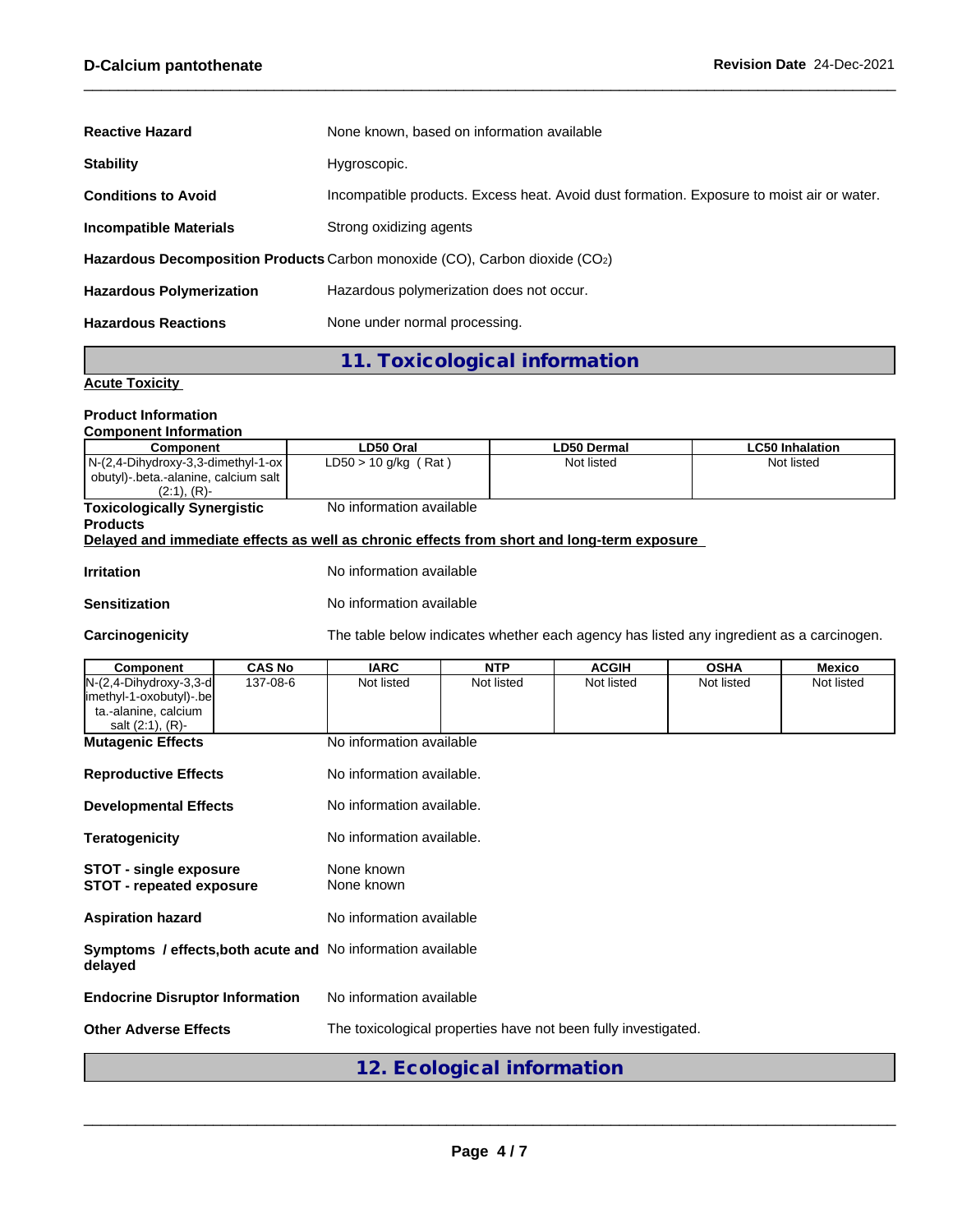**Ecotoxicity** 

.

**Persistence and Degradability** Soluble in water Persistence is unlikely based on information available.

**Bioaccumulation/ Accumulation** No information available.

**Mobility** Mobill **Mobility** Will likely be mobile in the environment due to its water solubility.

| Component                                                                 | Pow<br>log          |
|---------------------------------------------------------------------------|---------------------|
| N-(2,4-Dihydroxy-3,3-dimethyl-1-oxobutyl)-.beta.-alanine,<br>calcium salt | - <u>or</u><br>ວ.ວວ |
| (0.4)<br>(2.1), (1)                                                       |                     |

## **13. Disposal considerations**

**Waste Disposal Methods** Chemical waste generators must determine whether a discarded chemical is classified as a hazardous waste. Chemical waste generators must also consult local, regional, and national hazardous waste regulations to ensure complete and accurate classification.

|                              | 14. Transport information  |
|------------------------------|----------------------------|
| <u>DOT</u>                   | Not regulated              |
| $\underline{\overline{TDG}}$ | Not regulated              |
| <b>IATA</b>                  | Not regulated              |
| <b>IMDG/IMO</b>              | Not regulated              |
|                              | 15. Regulatory information |

## **United States of America Inventory**

| Component                                                               | <b>CAS No</b> | <b>TSCA</b> | <b>TSCA Inventory notification -</b><br><b>Active-Inactive</b> | TSCA - EPA Regulatory<br><b>Flags</b> |
|-------------------------------------------------------------------------|---------------|-------------|----------------------------------------------------------------|---------------------------------------|
| $N-(2,4-Dihydroxy-3,3-dimethyl-1-o)$<br>xobutyl) beta.-alanine, calcium | 137-08-6      | $\lambda$   | ACTIVE                                                         |                                       |
| salt $(2:1)$ , $(R)$ -                                                  |               |             |                                                                |                                       |

**Legend:**

**TSCA** US EPA (TSCA) - Toxic Substances Control Act, (40 CFR Part 710) X - Listed

'-' - Not Listed

**TSCA 12(b)** - Notices of Export Not applicable

## **International Inventories**

Canada (DSL/NDSL), Europe (EINECS/ELINCS/NLP), Philippines (PICCS), Japan (ENCS), Japan (ISHL), Australia (AICS), China (IECSC), Korea (KECL).

| Component                            | <b>CAS No</b> | <b>DSL</b> | <b>NDSL</b> | <b>EINECS</b> | <b>PICCS</b>              | <b>ENCS</b> | <b>ISHL</b> | AICS | <b>IECSC</b> | KECL     |
|--------------------------------------|---------------|------------|-------------|---------------|---------------------------|-------------|-------------|------|--------------|----------|
| $N-(2,4-Dihydroxy-3,3-dimethyl-1-o)$ | 137-08-6      |            |             | l 205-278-9 l | $\ddot{\phantom{1}}$<br>◠ |             |             |      |              | KE-10821 |
| xobutyl)-.beta.-alanine, calcium     |               |            |             |               |                           |             |             |      |              |          |
| $(R)$ -<br>salt (2:1).               |               |            |             |               |                           |             |             |      |              |          |

**KECL** - NIER number or KE number (http://ncis.nier.go.kr/en/main.do)

| <b>U.S. Federal Regulations</b>       |                                    |
|---------------------------------------|------------------------------------|
| <b>SARA 313</b>                       | Not applicable                     |
| <b>SARA 311/312 Hazard Categories</b> | See section 2 for more information |
| <b>CWA (Clean Water Act)</b>          | Not applicable                     |
|                                       |                                    |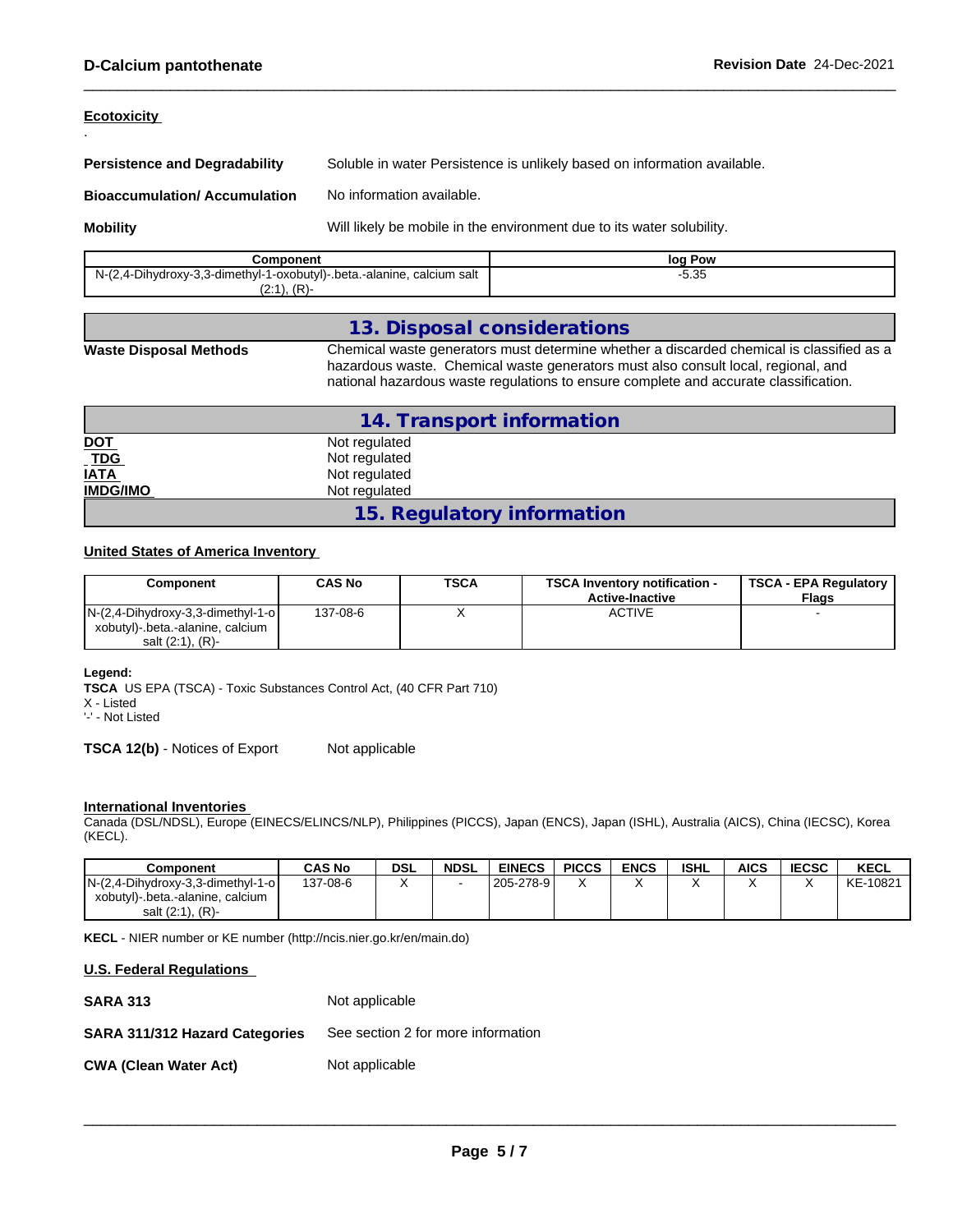| <b>Clean Air Act</b>                                                                                                         | Not applicable                                              |
|------------------------------------------------------------------------------------------------------------------------------|-------------------------------------------------------------|
| <b>OSHA</b> - Occupational Safety and<br><b>Health Administration</b>                                                        | Not applicable                                              |
| <b>CERCLA</b>                                                                                                                | Not applicable                                              |
| <b>California Proposition 65</b>                                                                                             | This product does not contain any Proposition 65 chemicals. |
| U.S. State Right-to-Know<br><b>Regulations</b>                                                                               | Not applicable                                              |
| U.S. Department of Transportation<br>Reportable Quantity (RQ):<br><b>DOT Marine Pollutant</b><br>DOT Severe Marine Pollutant | N<br>N<br>N                                                 |
| U.S. Department of Homeland<br><b>Security</b>                                                                               | This product does not contain any DHS chemicals.            |
| <b>Other International Regulations</b>                                                                                       |                                                             |
|                                                                                                                              |                                                             |

**Authorisation/Restrictions according to EU REACH**

## **Safety, health and environmental regulations/legislation specific for the substance or mixture**

| Component                                                                                            | <b>CAS No</b> | <b>OECD HPV</b> | <b>Persistent Organic</b><br><b>Pollutant</b> | <b>Ozone Depletion</b><br><b>Potential</b> | <b>Restriction of</b><br>Hazardous<br><b>Substances (RoHS)</b> |
|------------------------------------------------------------------------------------------------------|---------------|-----------------|-----------------------------------------------|--------------------------------------------|----------------------------------------------------------------|
| $N-(2, 4-Dihydroxy-3, 3-dimethyl)$<br>-1-oxobutyl)-.beta.-alanine,<br>calcium salt $(2:1)$ , $(R)$ - | 137-08-6      | Not applicable  | Not applicable                                | Not applicable                             | Not applicable                                                 |

| Component                                                                                            | <b>CAS No</b> | Seveso III Directive I<br>(2012/18/EC) -<br><b>Qualifying Quantities Qualifying Quantities</b><br>for Major Accident<br><b>Notification</b> | <b>Seveso III Directive</b><br>$(2012/18/EC)$ -<br>for Safety Report<br>Requirements | Rotterdam<br><b>Convention (PIC)</b> | <b>Basel Convention</b><br>(Hazardous Waste) |
|------------------------------------------------------------------------------------------------------|---------------|---------------------------------------------------------------------------------------------------------------------------------------------|--------------------------------------------------------------------------------------|--------------------------------------|----------------------------------------------|
| $N-(2, 4-Dihydroxy-3, 3-dimethyl)$<br>-1-oxobutyl)-.beta.-alanine,<br>calcium salt $(2:1)$ , $(R)$ - | 137-08-6      | Not applicable                                                                                                                              | Not applicable                                                                       | Not applicable                       | Not applicable                               |

|                                                                                              | 16. Other information                                                                                                                                                                                                                                                                      |
|----------------------------------------------------------------------------------------------|--------------------------------------------------------------------------------------------------------------------------------------------------------------------------------------------------------------------------------------------------------------------------------------------|
| <b>Prepared By</b>                                                                           | <b>Regulatory Affairs</b><br>Thermo Fisher Scientific<br>Email: EMSDS.RA@thermofisher.com                                                                                                                                                                                                  |
| <b>Creation Date</b><br><b>Revision Date</b><br><b>Print Date</b><br><b>Revision Summary</b> | 26-Mar-2010<br>24-Dec-2021<br>24-Dec-2021<br>This document has been updated to comply with the US OSHA HazCom 2012 Standard<br>replacing the current legislation under 29 CFR 1910.1200 to align with the Globally<br>Harmonized System of Classification and Labeling of Chemicals (GHS). |